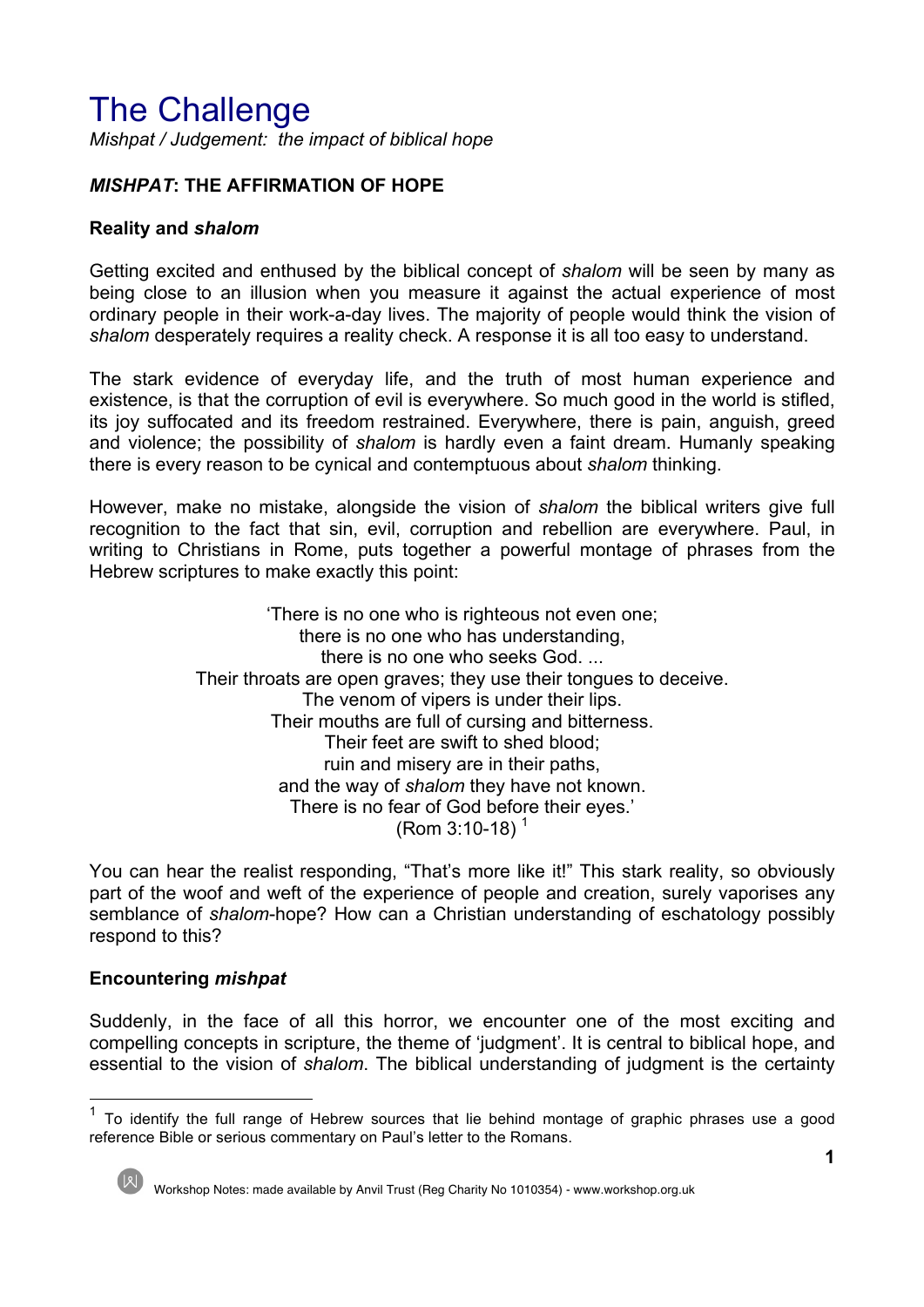that a 'Day'  $2$  is coming when God will uniquely break into time, space and history, as a sovereign act, to put everything right.

The biblical understanding of judgement is formed out of a nexus of ideas that flow cross the Hebrew and Greek texts:

#### **HEBREW**

#### **GREEK**

*Krisis* Judgement

*Mishpat* Judgement – Justice

*Dikaiosoune*

Justice – righteousness

*Zedekah* **Righteousness** 

*Chesed* (also *racham* and *chanan*) Mercy - Love

*Agape* (also *eleos* and *oiktirous*) Mercy - Love

The primary Hebrew word for 'judgment' is *mishpat*. <sup>3</sup> It is also the same word for 'justice' In both cases the central meaning is 'putting everything right', with the sense of 'straightening out those things that have become twisted and corrupted'. It has been said that 'originally *mishpat* referred to the restoration of a situation or environment which promoted equity and harmony – *shalom* – in a community'<sup>4</sup> The words of God to Abraham, "Shall not the judge of all the earth do right – *mishpat* (Gen 18:25) are given intense meaning. It is also important to remember that *mishpat* as 'justice' is one of the three shalom core-words.<sup>5</sup>

Notice how in the nexus of ideas above there is this flow from judgement to justice, righteousness, mercy and love – in so many ways they are all-apiece, this is certainly true in Christian biblical understanding and vital in shaping our understanding of judgement.

First and foremost mishpat is about relationship. A relationship based on both covenant with God and the character of God. Mishpat is diametrically opposed to the idea of a judge who gives judgement on the basis of abstract legal principles.<sup>6</sup>

It is intriguing that the Greek word for 'judgement' is *krisis* from which we get our English word 'crisis'. A crisis is usually considered a breakdown in what is understood to be normal.<sup>7</sup> The Hebrew word for 'crisis' is *mashber*, which comes from the root 'to break',

2 For details of the idea of the 'Day of the Lord' see below

<sup>3</sup> The other Hebrew word for 'justice' is *din*, *dyn* or *dan* and is really a synonym of *mishpat* and tends to refer to the actual act or decision of bringing *mishpat* into being

<sup>4</sup> See Temba LJ Mafico, article 'Just, Justice' in DN Freedman (Ed) *'The Anchor Bible Dictionary'* Vol 3 Doubleday 1992 p1128

 $5$  See page 19 above

<sup>6</sup> For more on this theme G Kittel (Ed) *'Theological Dictionary of the New Testament'* Vol 3 Eerdmans 1965 see VM Herntrich article *krino* p 926

<sup>&</sup>lt;sup>7</sup> 'A crucial or decisive moment, a turning-point, a time of difficulty or distress, an emergency' Chambers English Dictionary, Cambridge 1988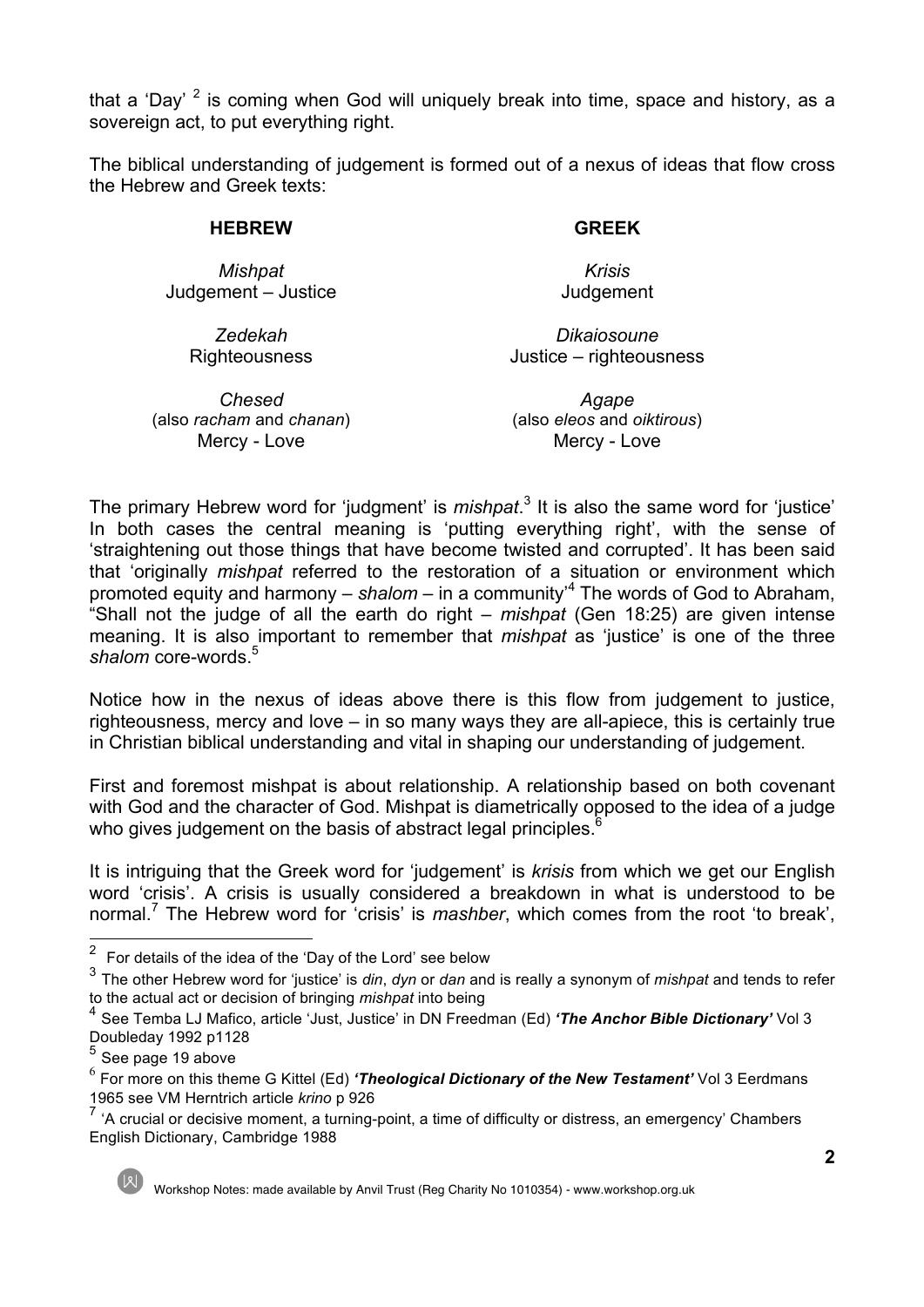also means the "moment of birth" or "to give new life"; while challenging it is at the same time the process of something living and new coming into being! The Chinese word for 'crisis' is *weiji*, which literally means 'precarious moment' contains the two character elements, *wei*, "danger" and *ji* "opportunity."8

#### **IMAGES OF MISHPAT**

#### **Awesome focus**

Astonishingly, 'judgment' is not a subject about which Christians have tended to get excited! In fact the reverse is usually true. It is a theme that frequently brings fear, anxiety and even terror. There are several reasons for this:

- There is a long history of 'the fear of judgment', with parallel concepts such as 'the wrath of God' and 'eternal punishment', being used to manipulate people into making a Christian commitment; and then being used, consciously or unconsciously, to control their behaviour once they have become part of the local church;  $9$
- The majority of Christians are completely ignorant about the true nature of biblical judgment nor do they understand its purpose;
- The biblical writers frequently use very powerful and disturbing images to convey the totality of God's final overthrow of evil – for example:

'Once again, in a little while, I will shake the heavens and the earth and the sea and the dry land; and I will shake all the nations ...' (Hag 2:6)

'This phrase, "Once again", indicates the removal of what is shaken -that is, created things so that what cannot be shaken can remain.' (Heb 12:27)

> 'The earth is utterly broken, the earth is torn asunder, the earth is violently shaken.' (Isa 25:19)

'Then the mountains will melt under him and valleys will burst open, like wax near the fire, like waters poured down a deep place.' (Mic 1:4)

<sup>&</sup>lt;sup>8</sup> See http://smartisam.blogspot.com/2008/11/opportunity-in-crisis.html;<br>http://www.chiefrabbi.org/speeches/bod.html; http://www.ou.org/publications/ja/5762fall/Presmessage.pdf

 $\frac{9}{9}$  However much some Christians may protest that those days are long-gone, there are in fact many parts of the church in which they have not, added to this the deep psychological legacy of that way of thinking is still deeply embedded in much Christian – and even popular – consciousness.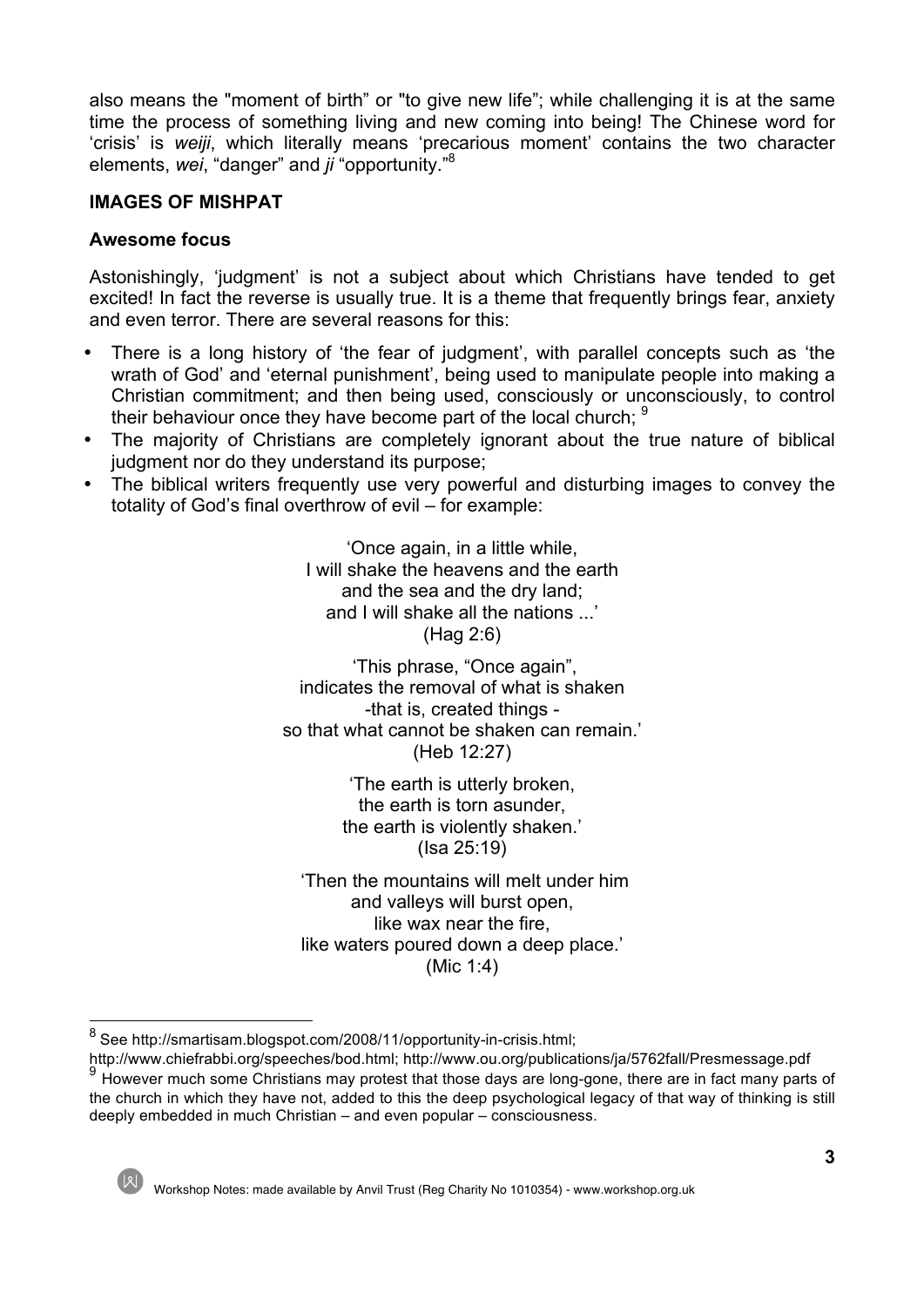## 'I will show portents in the heavens and on the earth, blood and fire and columns of smoke. The sun shall be turned to darkness, and the moon to blood.' (Joel 2:31)

#### 'Then the heavens will pass away with a loud noise, and the elements will be dissolved with fire, the earth and everything that is done on it will be disclosed.' (2Pet 3:10)

Here we have high-energy apocalyptic language! It is being used to proclaim, in very graphic terms – in these cases using the images of either 'shaking' or 'fire' – the single overwhelming truth; that a 'Day' is coming when God will take the entire cosmos in both hands and shake the hell out of it! When every molecule within creation will be purged of evil by celestial fire, and all wickedness and perversion will be revealed and removed forever!

The whole purpose of this language and the images that are used is to focus people's attention, not only on the horror of evil and how God feels about it, but to point to the fact that it will be dealt with and the certain hope that everything will finally be put completely right.

## **Word and Vision 10**

Behind the language and the images that are used in the message of judgement are two important influences:

## § **Prophecy**

Biblical prophecy is about proclaiming and *forth-telling* the character and will of God, it is *not* about *foretelling* the future. The words and the ideas about judgement given by the prophets are not giving detailed descriptions about what will ultimately happen – that would almost certainly be beyond description! They are to capture people's attention and to reveal the nature of the present state of affairs in the light of God's holiness and character. Their aim is to call people to live differently *now* in the light of what will happen *then*. It is calling for people to change the direction of their lives. Biblical prophecy is a major medium in communicating authentic hope, both on its emphasis on godly living now in the present, together with a confidence in the character of God that it will triumph universally and cosmically.

## § **Apocalyptic**

A development of prophecy is word 'apocalyptic' (from the Gk: *apocalypsis*) has the sense of 'to reveal', 'to uncover' or 'to unveil'; it is 'revelation'. It indicates the disclosing of spiritual secrets or persons, the unfolding of things previously hidden, drawing back the

 $10$  These themes are dealt with in much more detail with accompanying footnotes in 'The Hope' section, pages 13-15



Workshop Notes: made available by Anvil Trust (Reg Charity No 1010354) - www.workshop.org.uk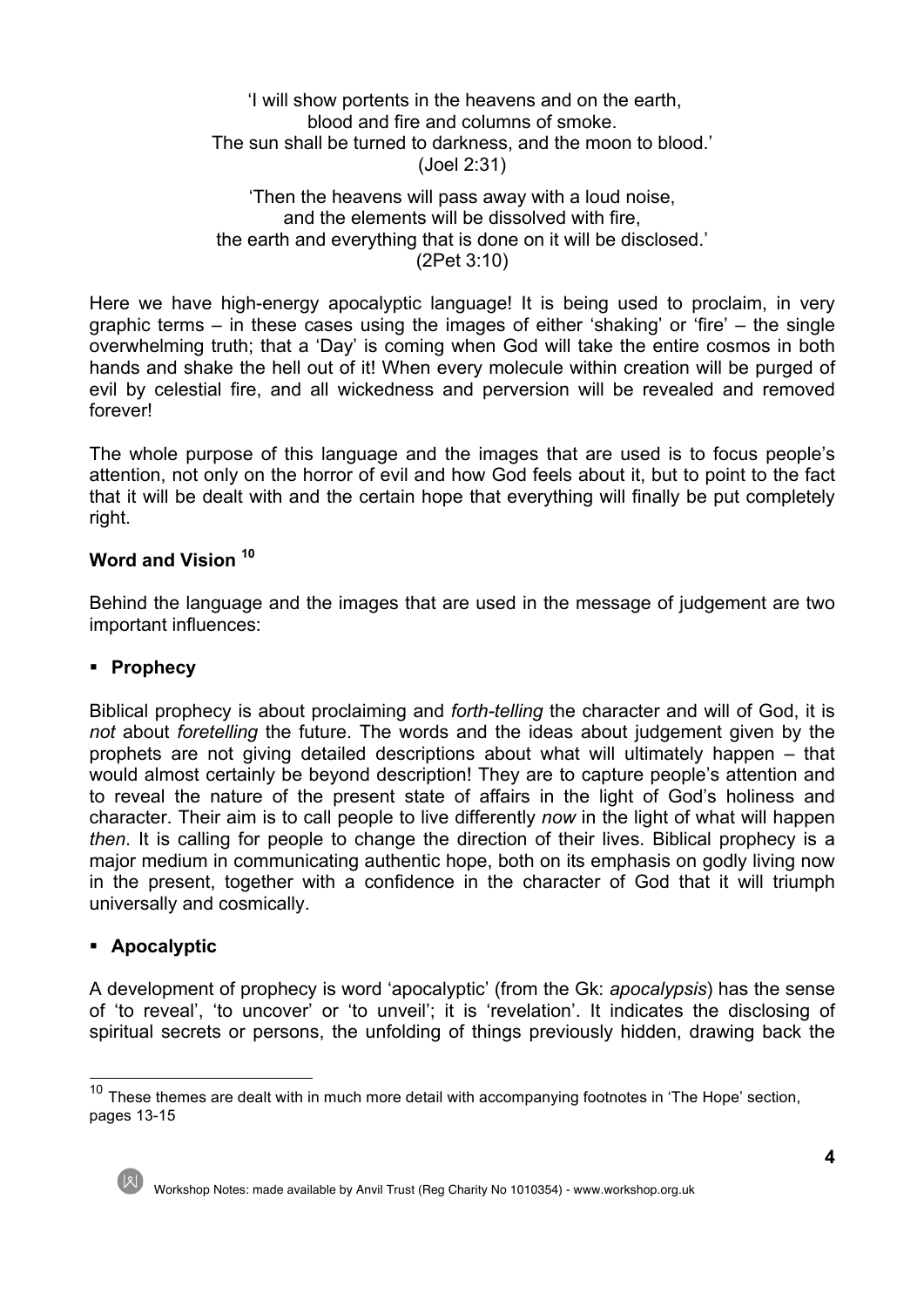curtain on what has been concealed up until now. The images are powerful and surreal. The primary focus is on:

- The future rather than the present
- The spiritual rather than the material
- The purposes of God rather than human actions

The overriding message is that God is in control and that no matter how desperate human circumstances become God's will shall overcome and prevail.

These cultural biblical understandings should help to bring an understanding of mishpat that is authentic and inspiring while preserving the seriousness of the message.

#### **Awesome purpose**

So the cry of judgment is "*Shalom*!" It is the shout of victory over the forces of violence and conflict that fracture this universe, which God created 'good'. It is the proclamation of triumph over satanic and human rebellion, over every conceivable manifestation of evil. No wonder judgment is both thrilling and sobering in its magnitude and at the very heart of the fabric of *shalom*.

## **'DAY OF THE LORD'**

#### **Eschatological crisis**

So biblical hope looks forward and beyond to a point in the future when it will come to final and total completeness. This is the idea of 'The Day of the Lord' - an eschatological moment, an omega-point, a space-time flashpoint - when everything, in both human history and the natural world, that has been destructive and perverted will be brought to a true *shalom* conclusion, having been dealt with and resolved.

'The Day of the Lord' is referred to some 200 times in the Hebrew scriptures alone, often in a variety of ways, such as 'The Day', 'That Day', 'the great and terrible Day of the Lord' and so on.

Yahweh will defeat all enemies and will break into history to fully establish divine rule among all people and throughout nature. All opposition will be overthrown, and everyone will embrace God's relational rule. It is here that biblical hope gains its eschatological stress. The concept of the 'Day of the Lord' is made up of two main elements:

- Yahweh executing judgment; ridding the cosmos of all evil;
- Yahweh establishing peace; releasing divine *shalom* upon the earth.

Hebrew prophets each see 'The Day' as overwhelming, but they also bring their own particular insights to the vision as well:

• Amos shatters Israel's illusions that the 'Day of the Lord' would be only blessing on her while complete disaster on her enemies. Yes, she had a unique relationship with Yahweh, but this should lead to righteousness; where there is sin it will receive the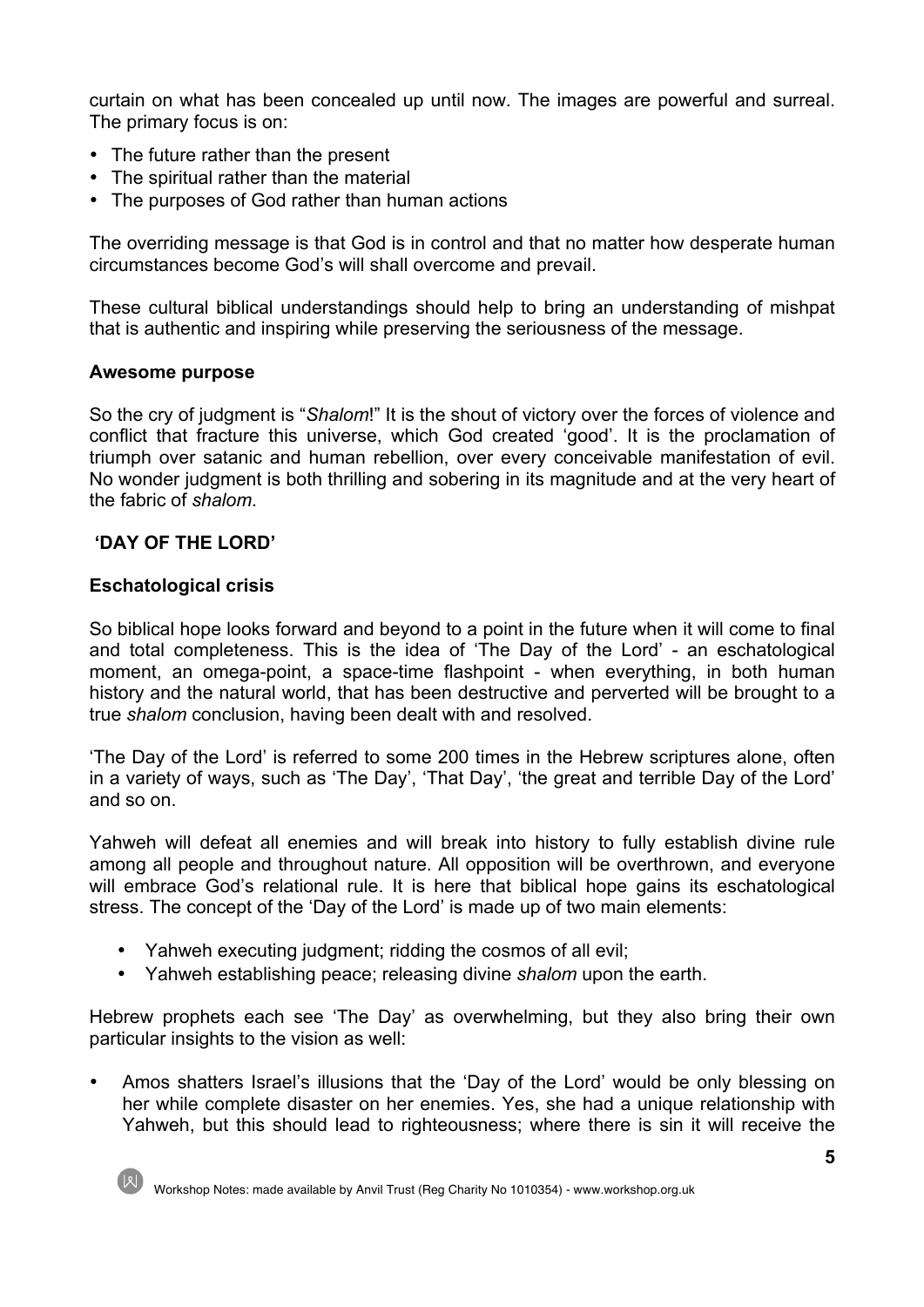greatest punishment (3:2). 'The Day', which they expected to be light would instead be doom and darkness (5:18,20). Essentially God's judgment is a moral judgment. Amos shows that 'the Day' will bring physical catastrophe on the earth (5:7-9; 8:9; 9:5-6) accompanied by cosmic disasters (7:4)

• Zephaniah pictures the judgment even more forcefully, involving the destruction of the whole earth (1:2–3:8), with only a humble remnant escaping to enjoy God's rule. This picture of nature being disrupted recurs time and again in other prophets (eg Hab 3:6; Nahum 1:3; Isa 2:12; Hag 2:6).

On this day every person is presented with the justice of Yahweh as king; redressing wrongs and dealing with evil. From the moment of its inception God's rule is seen to have a deep moral sense, and only those who share it can be part of it. The cataclysmic eruptions in nature demonstrate Yahweh's presence and power behind everything. The visions of the Day of the Lord illustrate the Hebrew prophets' understanding of the relationship between Yahweh and history. The kingdom is established within the world and within history, but it is not a product of historical processes, it does not gradually evolve. God is moving history to his conclusion, but the source of his rule is outside of history so only a divine intervention 'breaking into time and space' will accomplish his purpose. What we see is that there can be no true eschatology without rupture, rapture or crisis!

Finally, while the biblical understanding of judgment finds its climax and fulfillment in the 'Day of the Lord', it is nevertheless present and active in the world today. God is at work in the world to put things right now, we also have a responsibility to seek justice in our present circumstances. The 'Day of the Lord' is far from a wholly eschatological concept somewhere in the future. Amos is clear that the people of Israel faced the 'Day of the Lord' at the hands of the Assyrians. In one sense the 'Day of the Lord' is about the end of the world, and for the Israelites of the northern kingdom, 722 BC was effectively the end of their world. All this reminds us:

- That *mishpat* is primarily moral, 'putting everything right';
- That judgment is a continuous activity, a process, rather than simply a single event;
- That 'the End' is to be practically anticipated and actively lived out in the present;
- That there is an unbroken connection between the present and the future.

Judgment, therefore, is the hinge upon which the door of hope swings. It creates the environment within which the vision of *shalom* can find its ultimate fulfillment. The fact that in judgment Yahweh is ridding the cosmos of evil and putting everything right makes it one of the most exciting of all biblical concepts! It also sets the scene for a Christian understanding of the 'Day of Judgment', which we will explore later.

#### **COMING OF THE LORD**

#### **The One that comes**

In the visions of Yahweh acting decisively within history God is presented in different images, the battlefield, law-court and the throne room:

Workshop Notes: made available by Anvil Trust (Reg Charity No 1010354) - www.workshop.org.uk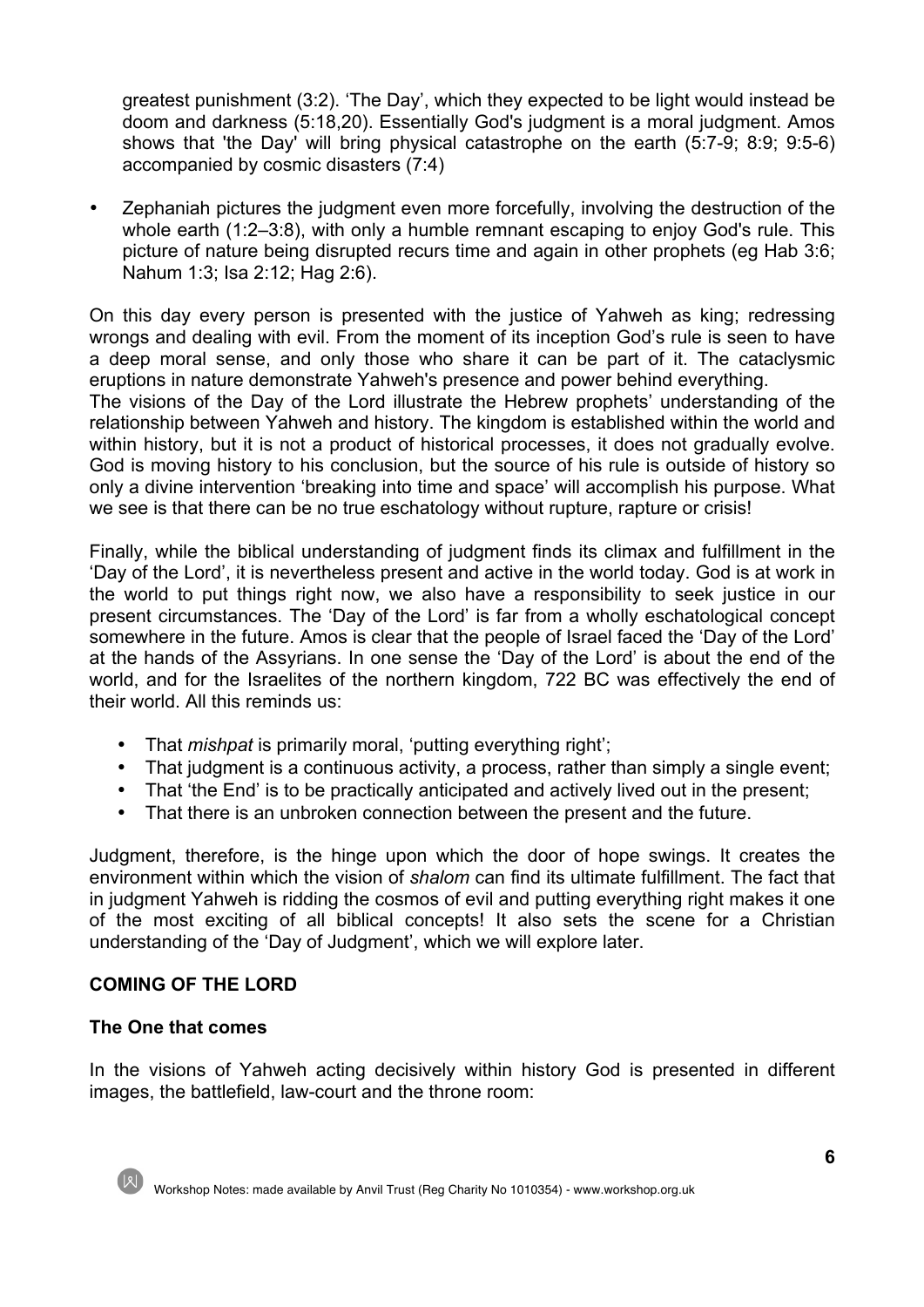• **Warrior:** as the military conqueror, God is none other than 'the Lord of Hosts' who defeats all personal enemies and those of the covenant people, such as:

> 'For the Lord will come in fire, and his chariots like the whirlwind, to pay back his anger in fury, and his rebuke in flames of fire' (Isa 66:15)

• **Judge:** as the one who decides between people and nations in the process of putting everything right, such as:

> 'Let the nations rouse themselves, and come up to the valley of Jehoshaphat<sup>11</sup> for there I will sit to judge all the neighbouring nations' (Joel 3:12)

• **King:** as the one who establishes God's rule in the face of wickedness and is both warrior and judge, such as:

> 'Lo, your king comes to you; triumphant and victorious is he, humble and riding on a donkey, on the colt the foal of a donkey' (Zec 9:9)

Of course in reality these images over-lay and inter-twine with each other as they are worked within the biblical text.

## **SERVANT OF THE LORD**

## **Anointed One (Messiah)**

Biblical hope has substance because it rests upon God. The God whose self-revelation from the very beginning was as King (*melek*); the 'Lord of creation', the 'Lord of history':

> 'The Lord is king, he is robed in majesty; the Lord is robed, he is girded with strength. He has established the world; it shall never be moved; your throne is established from of old; you are from everlasting.' (Ps 93:1-2)

The Hebrew scriptures eschatological passages about 'the Day of the Lord' and the 'Age of *Shalom*' are often referred to as 'Messianic' (from the Hebrew word meaning 'anointed'). It highlights the fact that frequent, but by no means developed, references to the

<sup>&</sup>lt;sup>11</sup> The word 'Jehoshaphat' means 'Yahweh judges', the place imagined as the 'valley of Jehoshaphat' is almost certainly the Kidron valley in Jerusalem.

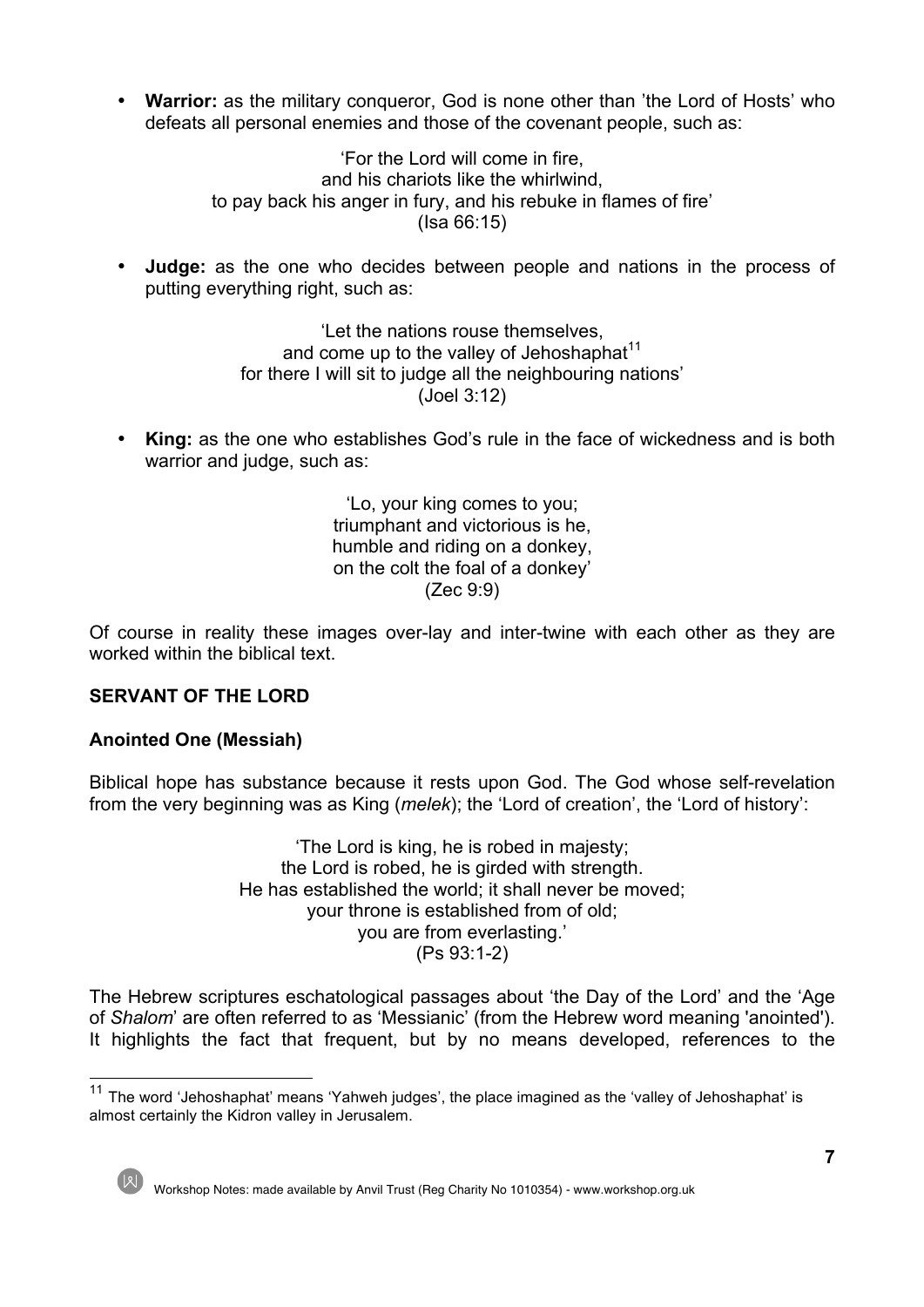expectation of a divinely appointed agent in the purposes of God. Though there are passing references to them being 'anointed', the title 'Messiah' is never used as a technical term anywhere in the Hebrew Scriptures. Because we are reading back from the perspective of the new covenant we are in danger of imposing on the Hebrew mind a picture that is far more developed and complete than the biblical Hebrew text presents. What we in fact have are a number of separately developing ideas about a divine agent, none of which are always present in the visions of the 'Day of the Lord'. However, what is said broadly about the 'Day of the Lord' and particularly about the divine agent overlap to such an extent that they must be held together.

## **Davidic king**

The pre-exilic prophets made it clear that Jewish kings had not ruled well (cf Jer 21:11- 22:30), but Jer 23:5-6 foresees a time when a king of David's house will rule properly. So the negative and positive are intertwined.

A very important strand is the development of the hope of the arising of an ideal Davidic ruler as the divine representative whose rule has universal consequences. Its foundation is obviously in 2 Samuel 7:16 with the everlasting covenant made with David that one of his house would rule forever. Though it has seeds in the enigmatic passage of Genesis 49:10, 'The sceptre shall not depart from Judah until Shiloh comes.' This passage is clearly developed in Micah 5:2-4, where a ruler from insignificant Bethlehem in Judah extends God's reign to the ends of the earth. The 'Royal Psalms' also suggest a Davidic figure.

The prophecies of Isaiah 9:6-7 and 11:1-10 add a vital dimension. An individual 'end time' king, upon whom God's Spirit rests, brings peace to Israel and the nations. They are a righteous judge slaying the wicked and aiding the poor, administering the rule of Yahweh; a descendant of David, ('branch of Jesse'). Jeremiah and Ezekiel share a common pattern of ideas (Jer 33:22; 23:5-6; Ezk 37:25; 34:23), though Ezekiel calls him 'prince' rather than 'king' (45:7; 46:2).

## **Suffering servant**

In complete contrast there appears another figure, who as God's agent accomplishes the divine will, not through rule but through suffering. This suffering servant of Yahweh is presented most clearly in the 'Servant songs' of Isaiah (42:1-4; 49:1-6; 50:4-9; 52:13; 53:12).

The only other scriptures that appear to touch on this theme are:

- **Zech 12:10** 'They shall look on him whom they pierced.'
- **Zech 13:1** 'A fountain shall be opened for the house of David … to cleanse themselves from sin.'

Whether Psalm 22 is to be linked in here is open to question, whether it is prophetic of the suffering servant, or merely a passage that was quoted as perfect to capture the agony of Jesus' distress, is uncertain. Remember, the idea of a suffering Messiah was unthinkable to the Jews of Jesus' day (Mk 8:31; 9:30-31).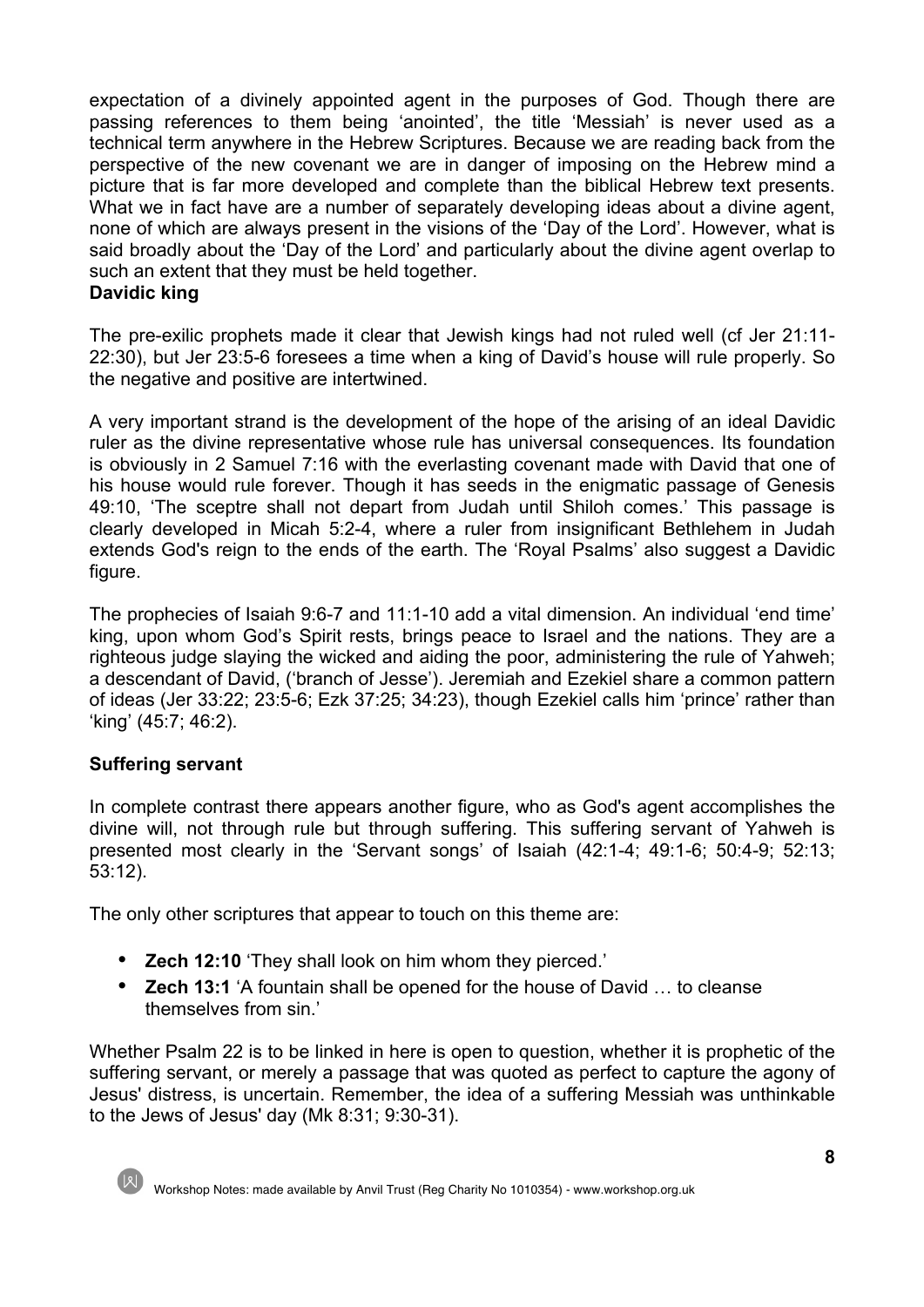## **Son of Man**

This is the most enigmatic figure in the Hebrew Scriptures. The phrase is a natural Hebraism for 'a human being', yet its use in Daniel 7:13-14 is important. The question is whether the 'one like unto a son of man' who receives rule from God is a corporate figure synonymous with 'the people of the saints of the Most High' (7:18,27); or an individual who acts as a representative for the saints. It probably contains elements of both. It becomes developed as an individual in the intertestamental literature. However, Jesus, unhappy with the title 'Messiah' for public use, gladly used 'Son of man', yet the awkwardness of the Greek suggests that a Semitic title is being retained.

## **Eschatological prophet**

The closest we get to the 'messianic' figure is in Isaiah 61:1-4. He is pictured as a prophetic figure proclaiming good news; neither a Davidic king, nor a suffering servant. His authority is in his anointing and his message inaugurates all the blessings of the 'Day of the Lord'.

In Deuteronomy 18:18 there is the promise, 'I will raise up for them (Israel) a prophet like you from among their brethren, and I will put my words in his mouth …' This was frequently thought of in 'Messianic' even 'eschatological' terms. But it certainly was so by the time of Jesus (John 1:21; 6:14; 7:40) and proclaimed by the early church (Acts 3:22- 26; 7:37).

These then are the strands which, woven together, formed Israel's hope. How this embryonic, though powerful, vision comes to birth in Jesus the Messiah and his work will occupy the rest of this course.

## **Questions & Reflections**

**1.** What particular qualities do you think the biblical vision of *shalom* brings to a Christian understanding of hope?

**2.** How does an understanding of the biblical concept of *mishpat* challenge many popular and expectations about judgment?

**3.** What very practical actions and responses would you expect to see in the life and behaviour of someone living in the harmony of a biblical understanding of the principles of *shalom* and *mishpat* ? How might they differ from the actions and expectations of a Christian who has not been helped to understand their ideas and meaning?

#### **Reading and Resources**

#### *Key books:*

R Bauckham & T Hart '*Hope Against Hope'* Darton, Longman & Todd 1999 JB Green (Ed *et al*) *'Dictionary of Jesus and the Gospels'* IVP 1992: article: 'Kingdom of God' / Heaven by CC Caragounis p 417-430 G MacDonald *'The Evangelical Universalist'* SPCK 2008



Workshop Notes: made available by Anvil Trust (Reg Charity No 1010354) - www.workshop.org.uk